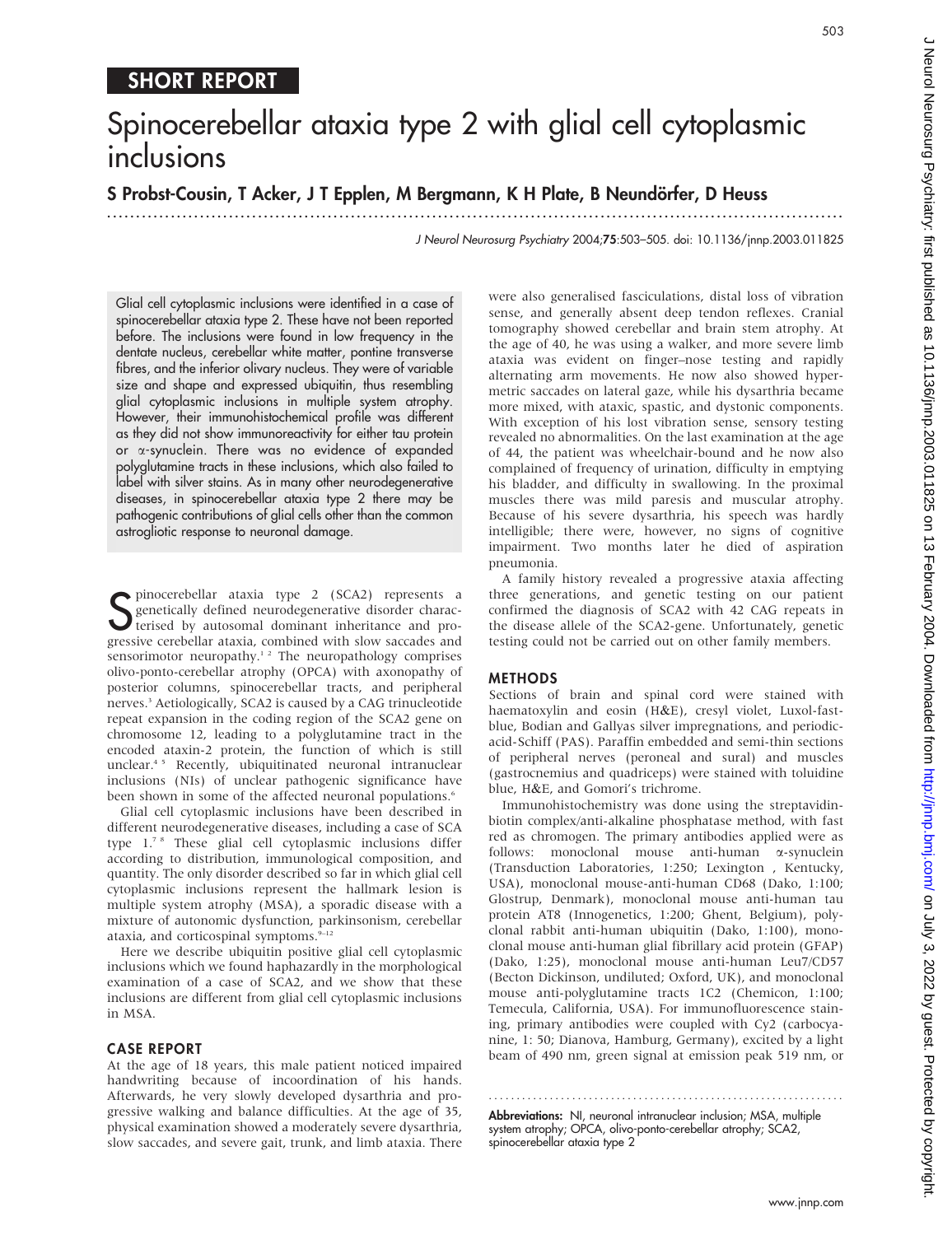Cy3 (indocarbocyanine, 1: 50, Dianova), excited by a light beam of 550 nm, red signal at emission peak 570 nm; sections were observed under a reflected fluorescence microscope with mercury arc lamp (BX 51, Olympus, Hamburg, Germany). Double stained images were recorded and merged using image analysis software (analysis3.0, SIS, Münster, Germany). Two cases of MSA<sup>13</sup> served as controls.

## RESULTS

Macroscopically, there was marked atrophy of both the pons and the cerebellum, whereas histologically, moderate neuronal loss and gliosis in the oculomotor nucleus and the substantia nigra was found. Most severely affected, however, was the basal pontine nucleus. We observed severe degeneration of transverse fibres and pontocerebellar fibre tracts, with distinct pallor of the white matter in Luxol-fast-blue myelin staining. In the medulla, marked degeneration of the inferior olives was seen. Both the cerebellar vermis and the cerebellar hemispheres showed moderate to marked loss of Purkinje cells with accompanying gliosis. The cerebellar white matter showed pallor in myelin staining, whereas in the dentate nucleus, only mild neuronal loss and gliosis were observed. In the spinal cord there was mild neuronal loss and gliosis of the anterior horn, with marked degeneration of the dorsal columns. The peripheral nerves showed severe reduction of large myelinated fibres, whereas in the muscles a neurogenic syndrome with angular atrophic fibres was observed.

GFAP staining highlighted astrogliosis in areas of degeneration, and CD68 positive macrophages were present in cerebellar and pontine white matter areas, commonly in the form of rod cells. Numerous ubiquitin positive non-specific dots and corpora amylacea were observed throughout the central nervous system. We found singular ubiquitin positive inclusions in the nuclei pontis and dentate nucleus in up to 3% of remaining neurones. In some Purkinje cell nuclei, diffuse positive staining for ubiquitin was seen. There was neuronal immunoreactivity for polyglutamine tracts as cytoplasmic granular deposits in Purkinje cells and singular neurones of the dentate nucleus. With decreasing frequency, there were ubiquitin reactive glial cell cytoplasmic inclusions in the dentate nucleus (up to four per high power field), in cerebellar white matter (up to three per high power field), in pontine transverse fibres (up to two per high power field), and in the inferior olivary nucleus (up to one per high power field). These inclusions were of variable size, their shape varying from triangular to sickle, oval, or flame shaped (fig 1A), thus resembling glial cell cytoplasmic inclusions in MSA. However, unlike the controls with MSA, they did not show immunoreactivity for either tau protein or  $\alpha$ -synuclein. There was co-localisation of glial cell cytoplasmic inclusions with Leu7/CD57 but not with GFAP or CD68, suggesting they were harboured in oligodendrocytes (fig 1B). The glial cell cytoplasmic inclusions were lacking immunoreactivity with the 1C2 antibody and did not appear with any other stains such as H&E, PAS, Luxol-fast-blue, cresyl violet, or the silver impregnations.

#### **DISCUSSION**

The presence of ubiquitinated cellular inclusions is a largely non-specific finding, merely indicating activation of cellular protein degradation. The significance of these inclusions is defined by the identity of the labelled protein.<sup>14</sup> Most of the inclusion bodies in neurodegenerative diseases either contain tau protein or  $\alpha$ -synuclein, possibly because of their tendency to self associate and form pathological fibrils.<sup>15</sup> As a key regulator of the cytoskeleton, tau protein is tightly associated with the microtubules whereas  $\alpha$ -synuclein is associated with synaptic termini and its primary function remains to be



**Figure 1** (A) Ubiquitin positive glial cytoplasmic inclusion in the vicinity of a neurone of the dentate nucleus (anti-ubiquitin immunohistochemistry,  $\times1000$ , scale bar = 50 µm). (B) Merged image of immunofluorescence double labelling of ubiquitin (red Cy3 fluorescence) and Leu7/CD57 (green Cy2 fluorescence), co-localisation of ubiquitin and Leu7/CD57 indicated in yellow,  $\times1000$  magnification, scale  $bar = 50 \mu m$ .

determined.16 17 The discovery of glial cell cytoplasmic inclusions in MSA has evoked considerable interest in glial pathology in various neurodegenerative diseases.<sup>7</sup> <sup>9</sup> However, these glial inclusions are not uniform but differ according to cell type, distribution, and composition. Thus the descriptive term ''glial cell cytoplasmic inclusions'' was somewhat misleading as it covered very different lesions. Because of its nosological and pathognomonic impact, it currently refers in the strict sense to the oligodendroglial inclusions in MSA, whereas the glial changes in the other diseases appear to be either a manifestation of an underlying pathology, which involves both neurones and glial cells alike, or to represent a secondary glial reaction to primary neuronal lesions.<sup>7</sup> <sup>9</sup> The latter is also the most likely hypothesis for their presence in our case, as the lack of expression of expanded polyglutamine tracts, the restricted distribution in areas of neuronal degeneration, and the limited quantity of glial cell cytoplasmic inclusions suggest a secondary reactive or epiphenomenal role, without evidence for a significant contribution to white matter degeneration.

In hereditary ataxias, glial cell cytoplasmic inclusions have been described twice before. One case had hereditary OPCA with unclear genetic background,<sup>18</sup> while the other had OPCA with the SCA1 mutation presenting with glial cell cytoplasmic inclusions in an MSA-like distribution.<sup>8</sup> The authors speculated on an overlap with MSA, concluding that the SCA1 gene mutation may also result in a hereditary disorder similar to sporadic MSA.<sup>8</sup> However, a comprehensive study on possible genetic causes of MSA later found no evidence of the SCA1 mutation underlying this condition.19 It would have been interesting to see if the glial cell cytoplasmic inclusions in that SCA1 case expressed asynuclein.